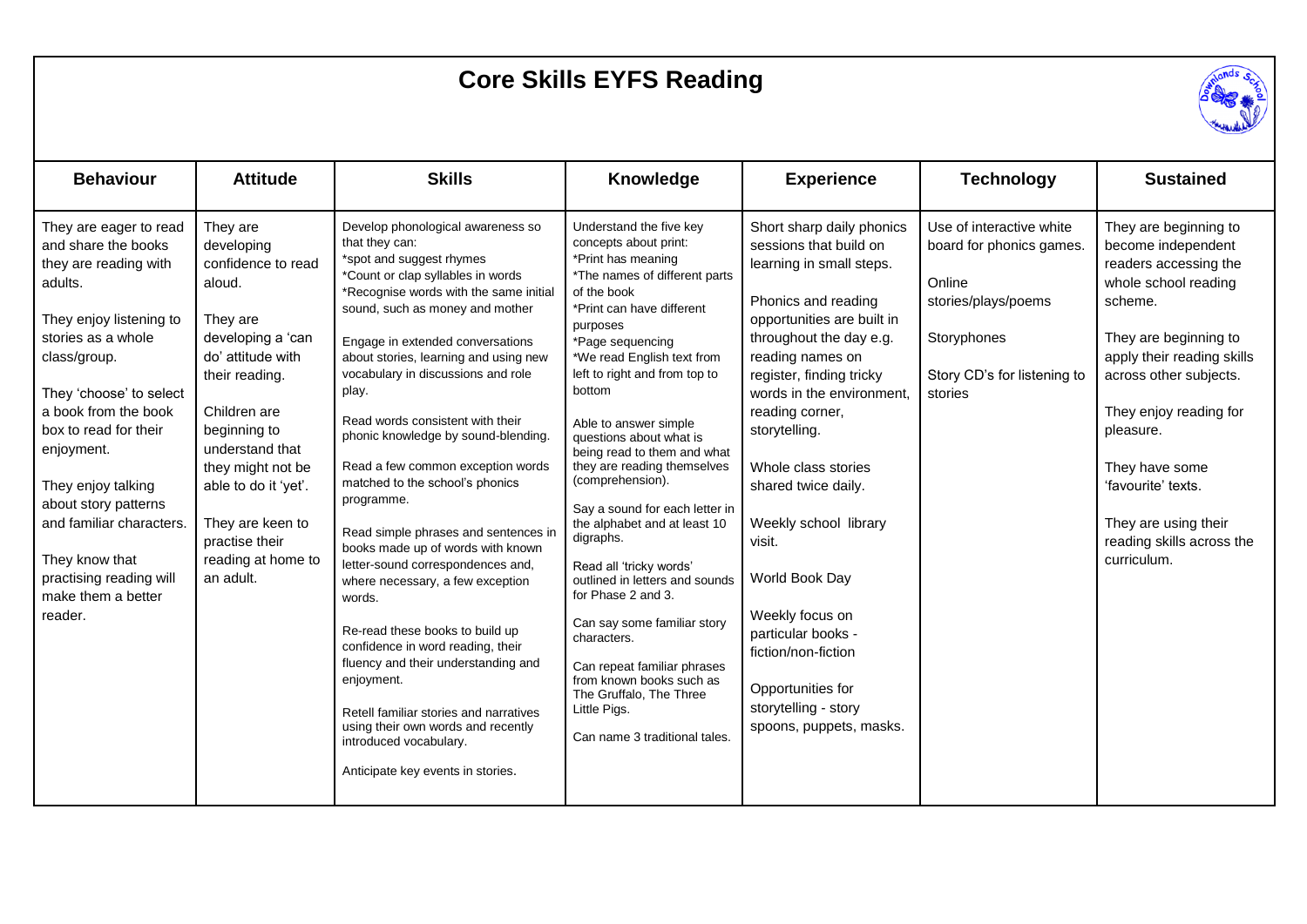## **Core Skills KS1 Reading**



| <b>Behaviour</b>                                                                                                                                                                                              | <b>Attitude</b>                                                                                                      | <b>Skills</b>                                                                                                                                                                                                                                                                                                                                               | Knowledge                                                                                                                                                                                                                                                                                                                                                                                                                                                                                                                                                                                                                                                | <b>Experience</b>                                                                                                                                                                                     | <b>Technology</b>                    | <b>Sustained</b>                                                                                                                                                                                                    |
|---------------------------------------------------------------------------------------------------------------------------------------------------------------------------------------------------------------|----------------------------------------------------------------------------------------------------------------------|-------------------------------------------------------------------------------------------------------------------------------------------------------------------------------------------------------------------------------------------------------------------------------------------------------------------------------------------------------------|----------------------------------------------------------------------------------------------------------------------------------------------------------------------------------------------------------------------------------------------------------------------------------------------------------------------------------------------------------------------------------------------------------------------------------------------------------------------------------------------------------------------------------------------------------------------------------------------------------------------------------------------------------|-------------------------------------------------------------------------------------------------------------------------------------------------------------------------------------------------------|--------------------------------------|---------------------------------------------------------------------------------------------------------------------------------------------------------------------------------------------------------------------|
| They are eager to read<br>and share the books they<br>are reading with adults.<br>They like talking about<br>basic story patterns.<br>They know that practicing<br>reading will make them a<br>better reader. | They are starting to want<br>to read out loud with<br>confidence.<br>They want to practice<br>their reading at home. | They can use all their<br>phonetic sounds up to<br>phase 5, to decode<br>unfamiliar words.<br>They can tell you about<br>their favourite traditional<br>tale.<br>Read their Key Stage<br>One common exception<br>words.<br>They can respond<br>speedily with the correct<br>sound to graphemes<br>(letters or groups of<br>letters) for all 40+<br>phonemes | They know some common<br>nursery rhymes and can<br>recite some of them by heart.<br>They know there are different<br>types of texts. (Poetry, non-<br>fiction, reports, fiction etc).<br>They know the difference<br>between nonfiction and<br>fiction.<br>They can tell you what has<br>happened in a short story.<br>They can infer how a<br>character is feeling.<br>They are starting to be able<br>to predict what can happen<br>in a text.<br>They can retrieve basic<br>information from a text.<br>They give an opinion about<br>what is happening in a text.<br>They know how to use titles<br>and subtitles to navigate a<br>non-fiction text. | World Book Day<br>Author visits.<br>Learning comprehension<br>Skills with the Pawsome<br>gang.<br>Use of the Key Stage<br>One Library.<br>Use of a wide variety of<br>texts across the<br>curriculum. | Use of IWB to play<br>phonics games. | They are beginning to<br>apply their reading skills<br>within other subjects.<br>They are starting to read<br>for pleasure.<br>They are able to apply<br>their reading skills across<br>all other curriculum areas. |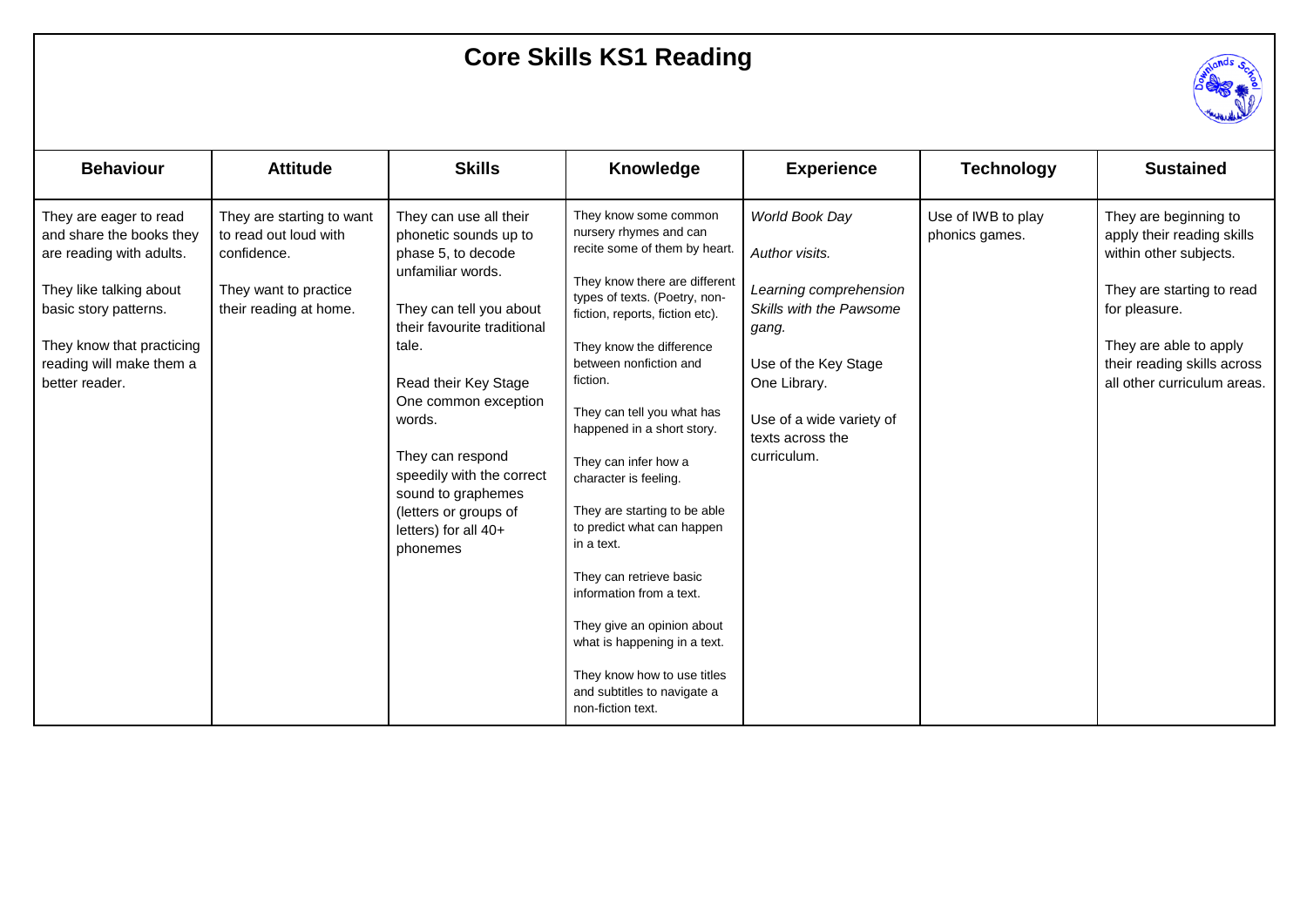## **LKS2 Reading Core Skills**



| <b>Behaviour</b>                                                                                                                                                                                                                                                                | <b>Attitude</b>                                                                                                                                                      | <b>Skills</b>                                                                                                                                                                                                                                                                                                   | Knowledge                                                                                                                                                                                                                                                                                                                                                                                                                                                                                                                                                                                                                                                                                                | <b>Experience</b>                                                                                                                | <b>Technology</b>                                                                                                                                                                                                                   | <b>Sustained</b>                                                                                                                                                                                 |
|---------------------------------------------------------------------------------------------------------------------------------------------------------------------------------------------------------------------------------------------------------------------------------|----------------------------------------------------------------------------------------------------------------------------------------------------------------------|-----------------------------------------------------------------------------------------------------------------------------------------------------------------------------------------------------------------------------------------------------------------------------------------------------------------|----------------------------------------------------------------------------------------------------------------------------------------------------------------------------------------------------------------------------------------------------------------------------------------------------------------------------------------------------------------------------------------------------------------------------------------------------------------------------------------------------------------------------------------------------------------------------------------------------------------------------------------------------------------------------------------------------------|----------------------------------------------------------------------------------------------------------------------------------|-------------------------------------------------------------------------------------------------------------------------------------------------------------------------------------------------------------------------------------|--------------------------------------------------------------------------------------------------------------------------------------------------------------------------------------------------|
| They are eager to read<br>and share the books they<br>are reading with adults<br>and peers.<br>They like talking about<br>the texts they are reading.<br>They are starting to give<br>their opinion about their<br>favourite texts.<br>They want to read on a<br>regular basis. | They want to read out<br>loud with confidence.<br>They are happier to<br>discuss their ideas with<br>their peers.<br>They want to practice<br>their reading at home. | They can quickly decode<br>unfamiliar words.<br>They can read all<br>common suffixes and<br>prefixes<br>They can use a<br>dictionary.<br>They can tell you about<br>their favourite book.<br>They can read all their<br>lower key stage two<br>exception words.<br>They are beginning to<br>read independently. | They know an increasing<br>range of different texts.<br>They understand all the main<br>features of non-fiction texts.<br>They can explain the<br>meaning of year 3 and 4<br>statutory spellings.<br>They can re-read parts of the<br>text to check their<br>understanding.<br>They are beginning to infer<br>characters' feelings, thoughts<br>and motives from their<br>actions.<br>They can predict the ending<br>of a text using details from<br>the text.<br>They can summarise the<br>main ideas in a paragraph.<br>They are beginning to<br>identify how language,<br>structure, and presentation<br>contribute to the meaning of<br>a text.<br>They can retrieve any<br>information from a text. | World Book Day<br>Author visits.<br>Learning comprehension<br>Skills with the Pawsome<br>gang.<br>KS2 Big Talk and Big<br>Write. | Use of apps such as epic.<br>Use of the Key Stage<br>Two Library.<br>Use of a wide variety of<br>texts across the<br>curriculum.<br>The use of the Literacy<br>curriculum which<br>integrates texts into the<br>writing curriculum. | They can apply reading<br>skills within other<br>subjects.<br>They are reading for<br>pleasure.<br>They are starting to<br>choose books based on<br>the knowledge of what<br>they enjoy reading. |